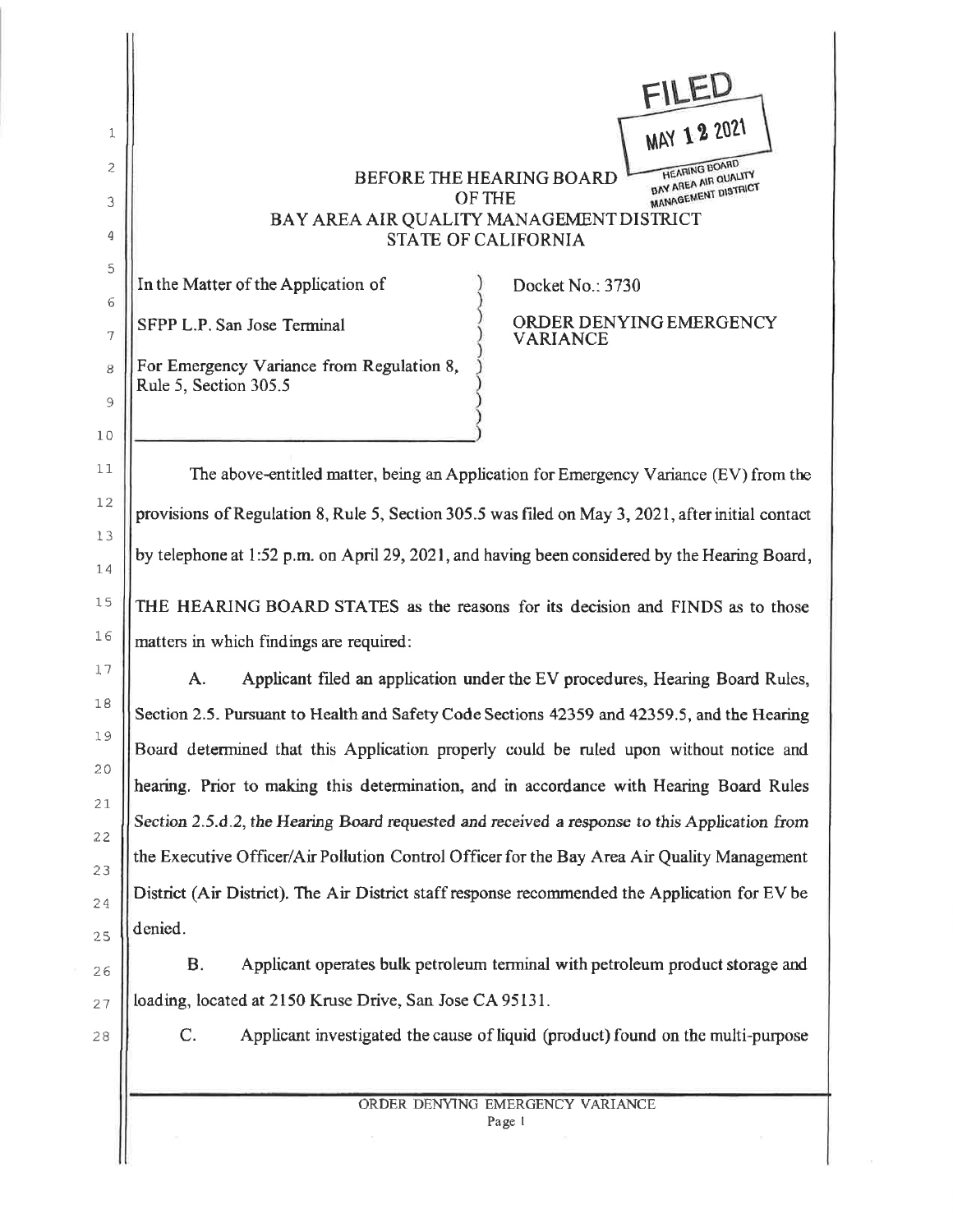internal floating roof tank that was discovered during a quarterly visual seal inspection on April 27, 2021. The cause of failure was determined to be a defect on the roof near the ladder well. The operator attempted to conduct a temporary repair within 48 hours, as required by Air District Regulation 8-5-119.2. However, due to the fact that the tank was half full when the defect was identified, and to safety concerns, the operator did not consider it possible to complete the repair within 48 hours.

D. *Applicant* requested an emergency variance period of April 29, 2021 to May 28, 2021, (30 days). Applicant estimated excess emissions of 13.16 pounds of ethanol, per day.

E. Applicant has not demonstrated that remedying the violation of District Rule 8- 5-305 .5 within the 48-hour period allowed by Reg 8-5-119 .2.3 was beyond its reasonable control.

F. Applicant has not provided sufficient information to explain why there was an initial 22-hour delay after the discovery of the puddled liquid on the Tank SJ-12's internal floating roof before any action was taken.

G. The Applicant does not meet the good cause standard for issuance of an EV. THEREFORE, THE HEARING BOARD ORDERS:

An Emergency Variance from Regulation 8, Rule 5, Section 305.5 be and is hereby denied.

Way 11, 2021

Dr. Peter Chiu, M.D., P.E. Hearing Board Member Date Bay Area Air Quality Management District